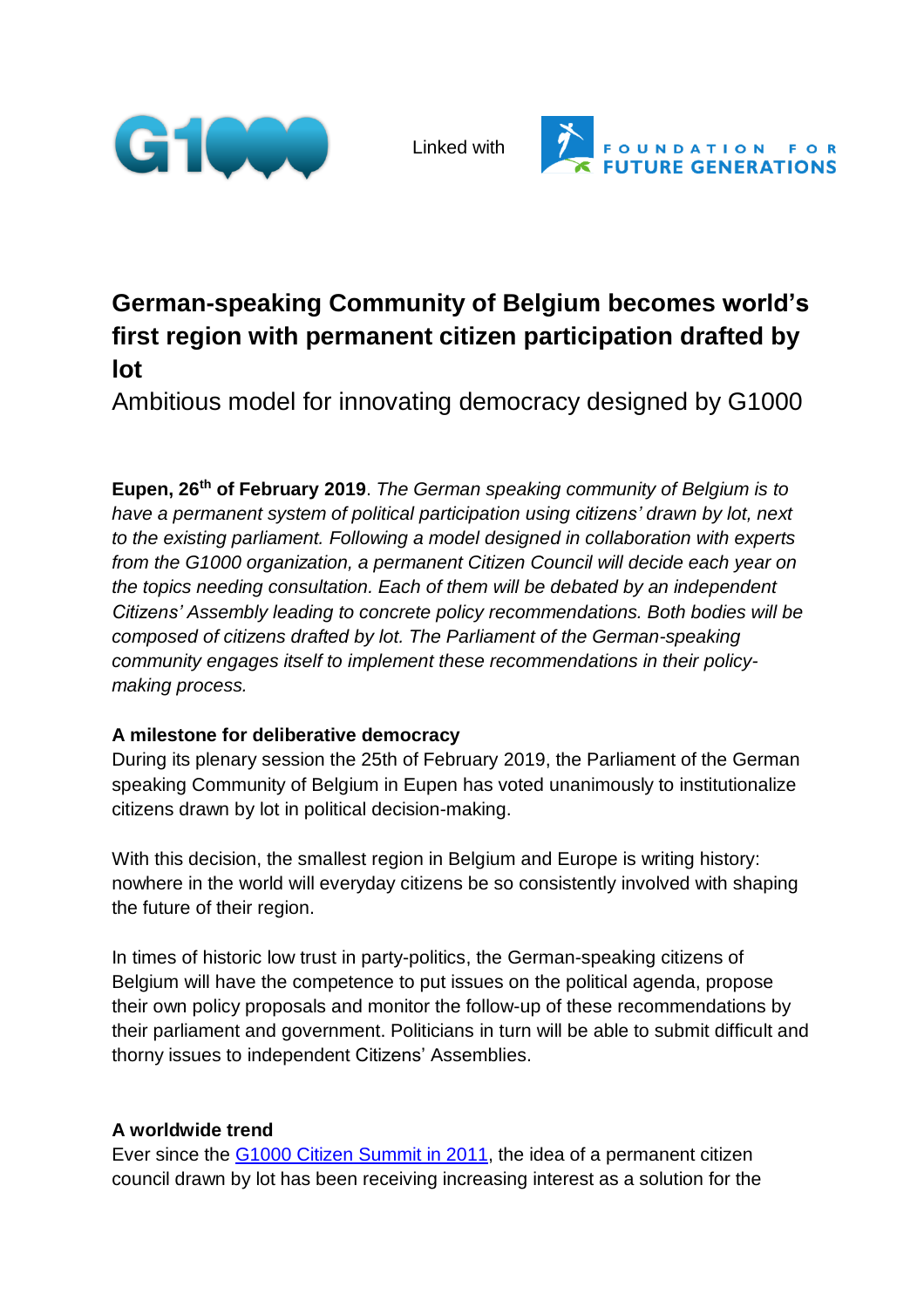current democratic crisis. Cities such as Gdansk and Madrid are already drafting people by lot on a regular basis for public deliberation. (The murdered Polish mayor Paweł Adamowicz was a strong supporter of the idea.) Ireland has used Citizens' Assemblies using random samples of about one hundred citizens for a number of important constitutional changes on topics such as gay marriage and abortion. In both cases, the proposals put forward by everyday citizens were ratified in a national referendum.

The German Speaking Community of Belgium already experimented with a Citizen Dialogue on childcare. The results were so encouraging that several political parties started looking for ways of making this citizens' dialogue permanent.

# **The "Ostbelgien Model": A long-term Citizen Council combined with shortterm Citizens' Assemblies**

As of September 2019 a Citizen Council (*Bürgerrat*) consisting of 24 members will propose policy recommendations to the elected parliament on its own initiative or after a request. In doing this, the Council will rely on recommendations drafted by regular, independent Citizens' Assemblies drawn by lot (*Bürgerversammlungen*). Parliament has to respond to the recommendations.

Members of the Citizens' Council hold their seat for a year and a half. They are drawn by lot from previous members of the Citizens' Assemblies and convene once a month. A Citizens' Assembly on the other hand will normally last about three weekends over three months and has a maximum of 50 members. The Citizen Council will be able to decide how large a specific a Citizens' Assembly needs to be and how long a given topic should be debated. Participation by citizens is not mandatory, but a daily fee will be given to those who do. The composition of both bodies, Citizen Council and Citizen Assemblies, needs to be representative in terms of gender, age, education and residence. Extra criteria can be added, if needed. Citizens' as of the age of 16 can be chosen to be part of a Citizens' Assembly.

The regional Parliament will fix an annual budget, based on a proposal by the Citizens' Council. The work of the Citizen Council and the Citizens' Assemblies are supported by a Permanent Secretariat.

### **G1000 developed and designed the "Ostbelgien Model"**

The vote of the German-speaking Parliament was based on a model developed by researchers from the Belgian G1000 organisation together with international experts in the field of deliberative democracy. Prof. David Farrell, one of the architects of the Irish Citizens' Assemblies was one of them, as was Dr. Marcin Gerwin, who has developed the deliberative processes used in the city of Gdansk.

At the invitation of regional Parliament, the G1000 platform brought together 13 experts (names below) from Belgium and abroad in Eupen, the capital of the German-speaking region. They developed the "Ostbelgien Model" after extensive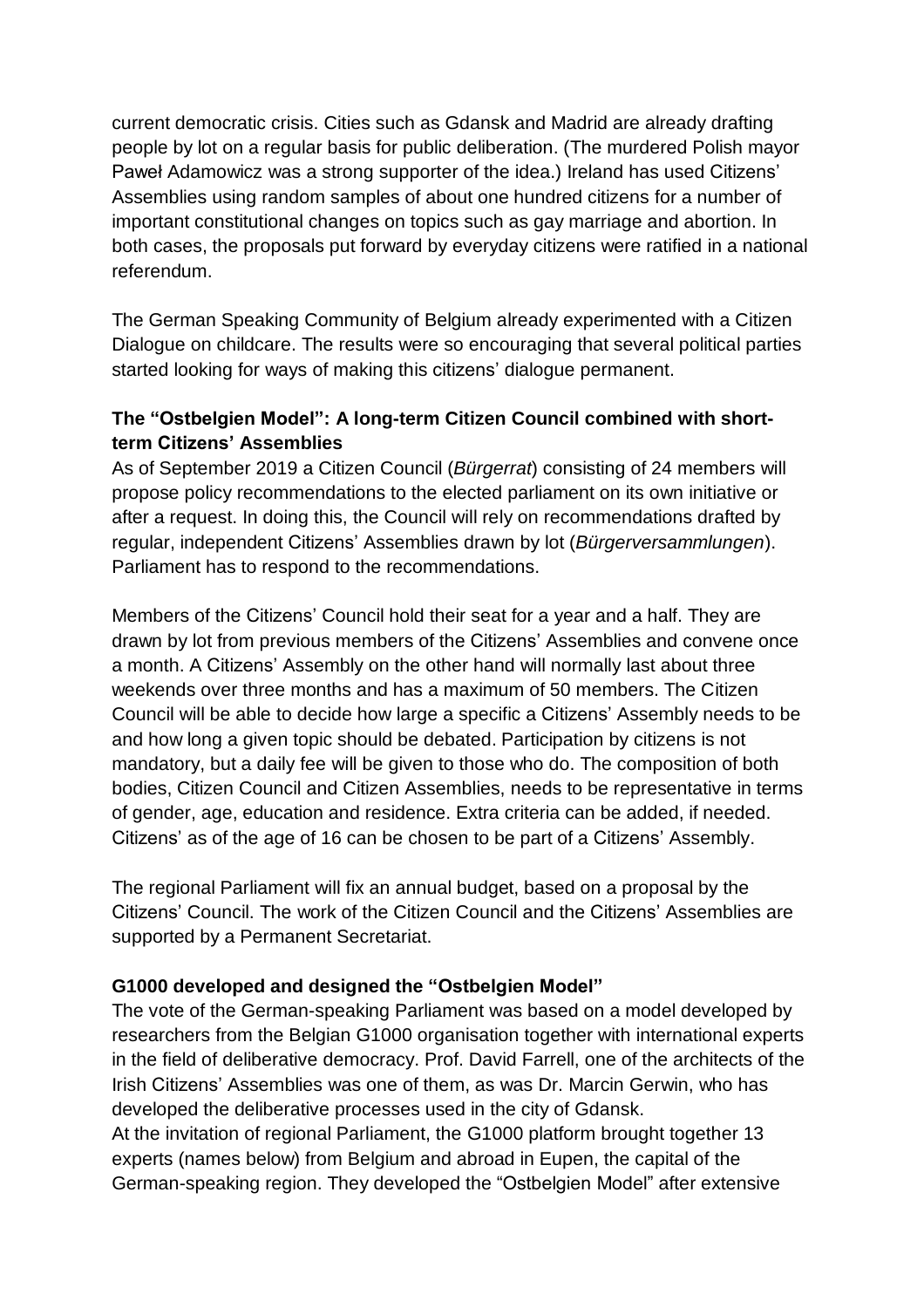consultation with the different political parties and the public administration. The result is an ambitious model for a permanent representation of citizens through sortition as a complement to the existing political institutions and processes.

#### **The G1000 and the panel of experts**

The panel consisted ofprof. David Farrell (University College Dublin, architect of the Irish processes), dr. Marcin Gerwin (Gdansk, architect of the Polish processes), prof. Graham Smith (University of Westminster), Luca Belgiorno-Nettis (newDemocracy, Australia), Claudia Chwalisz (author on deliberative processes in Canada and Australia), Carsten Berg (European Citizens' Initiative Campaign) en dr. Brett Hennig (Sortition Foundation). For the G1000 were present: prof. Min Reuchamps (UCLouvain), dr. Yves Dejaeghere (UAntwerpen), dr. David Van Reybrouck (author), drs. Christoph Niessen (UCLouvain), Katrin Stangherlin (legal expert and co-author of a book on the German speaking region) and Benoît Derenne (CEO of the Foundation for Future Generations Generaties). Moderation was done by Cato Leonard (Glassroots).

#### **Quotes:**

G1000-cofounder and author **David Van Reybrouck**: "*This is a world premiere. With this decision, the German-speaking region of Belgium effectively becomes a laboratory for the rest of Europe. With its 76.000 inhabitants, it is one of the smallest regions of Europa, but its powers are comparable with those of North Rhine-Westphalia, Catalonia and Scotland. Let Europe learn something from what is going on in Eupen (the capital of the region)."*

G1000-director **Yves Dejaeghere**: *"Policy makers at all levels in Europe are struggling these days in how to respond to ever more vocal and critical citizens. The German-speaking community has made a timely start of looking at solutions to this tendency. It has chosen to give each citizen an equal opportunity to help develop future policy in an informed and structured way. From now on, Eupen will be the place where people will go and see how we can do politics in the 21st century."*

G1000-cofounder and CEO of the Foundation for Future Generations **Benoît Derenne**: *"This is a crucial step in democratic innovation. The model is based on many years of experience, but precisely because it is plugged into the existing political system, it is one of the most far-reaching models to date. The views which non-elected citizens and elected politicians hold of each other will evolve positively – as will the relationship between them. Citizenship in Ostbelgien will change for the better this way. That's our deepest wish."*

### **About the G1000**

The G1000 is a platform for democratic innovation. We develop, support and promote new forms of deliberation that strengthen democracy, from the local to the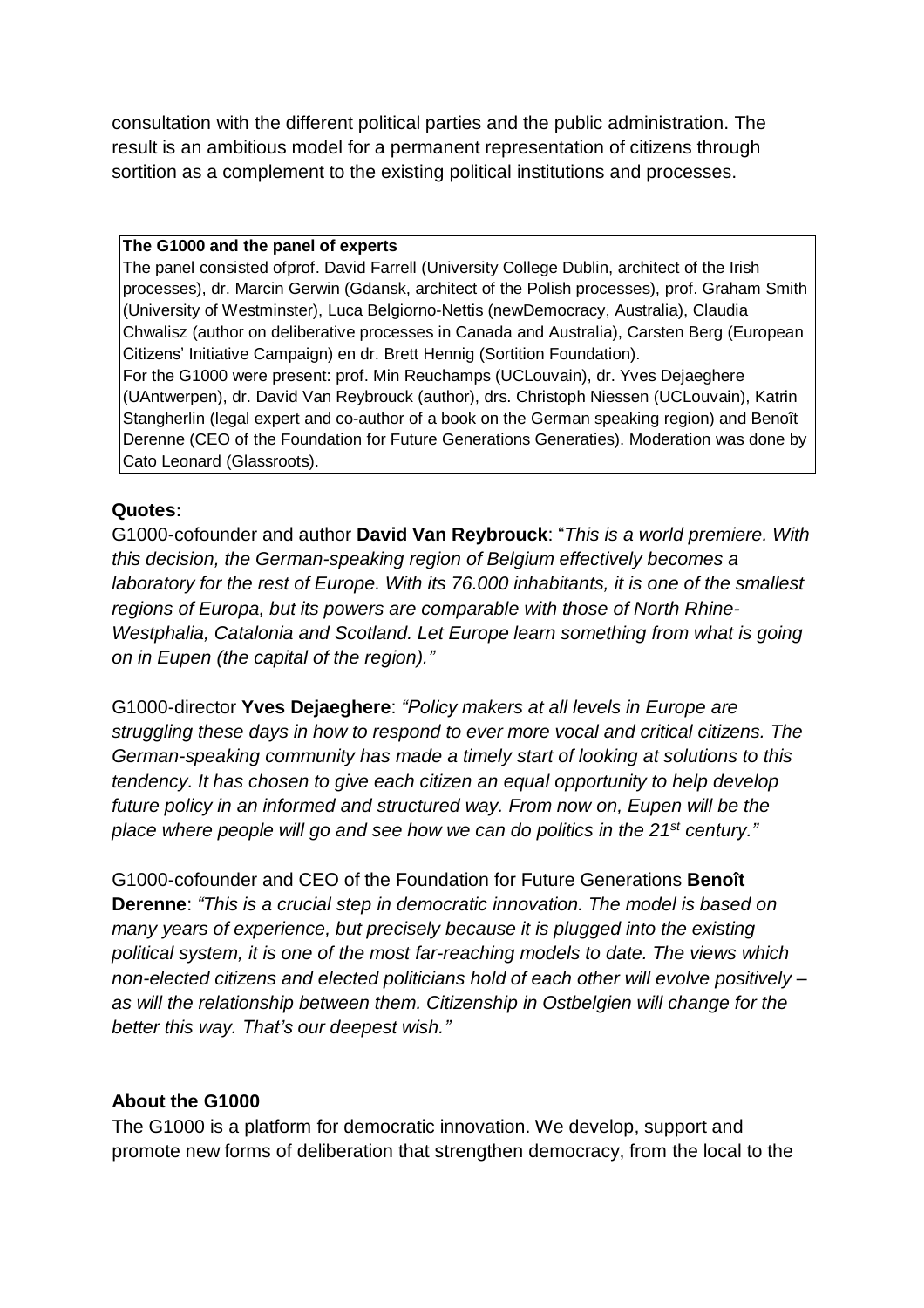international level. We believe that a modern democracy should provide more opportunities for regular citizens. See [www.g1000.org](http://www.g1000.org/) for more information.

Since its foundation, the G1000 has been adopted by the Foundation for Future Generations, a stable partner with over twenty years of experience in the field of sustainable development and deliberative democracy. The Foundation is in charge of legal, administrative, financial and fiscal aspects of our work. See <https://www.foundationfuturegenerations.org/en> for more information.

To keep its political independence, the G1000 uses support from citizens and foundations.

**IBAN BE98 5230 4030 5393 BIC TRIO BE BB**

Donations as of 40 € in Belgium are tax deductible. Please mention "Gift to G1000 - FGF"

**Contact and interviews:** Yves Dejaeghere G1000 Project Manager Foundation for Future Generations [y.dejaeghere@stg.be](mailto:y.dejaeghere@stg.be)



*Appendix: Scheme of the proposed model*